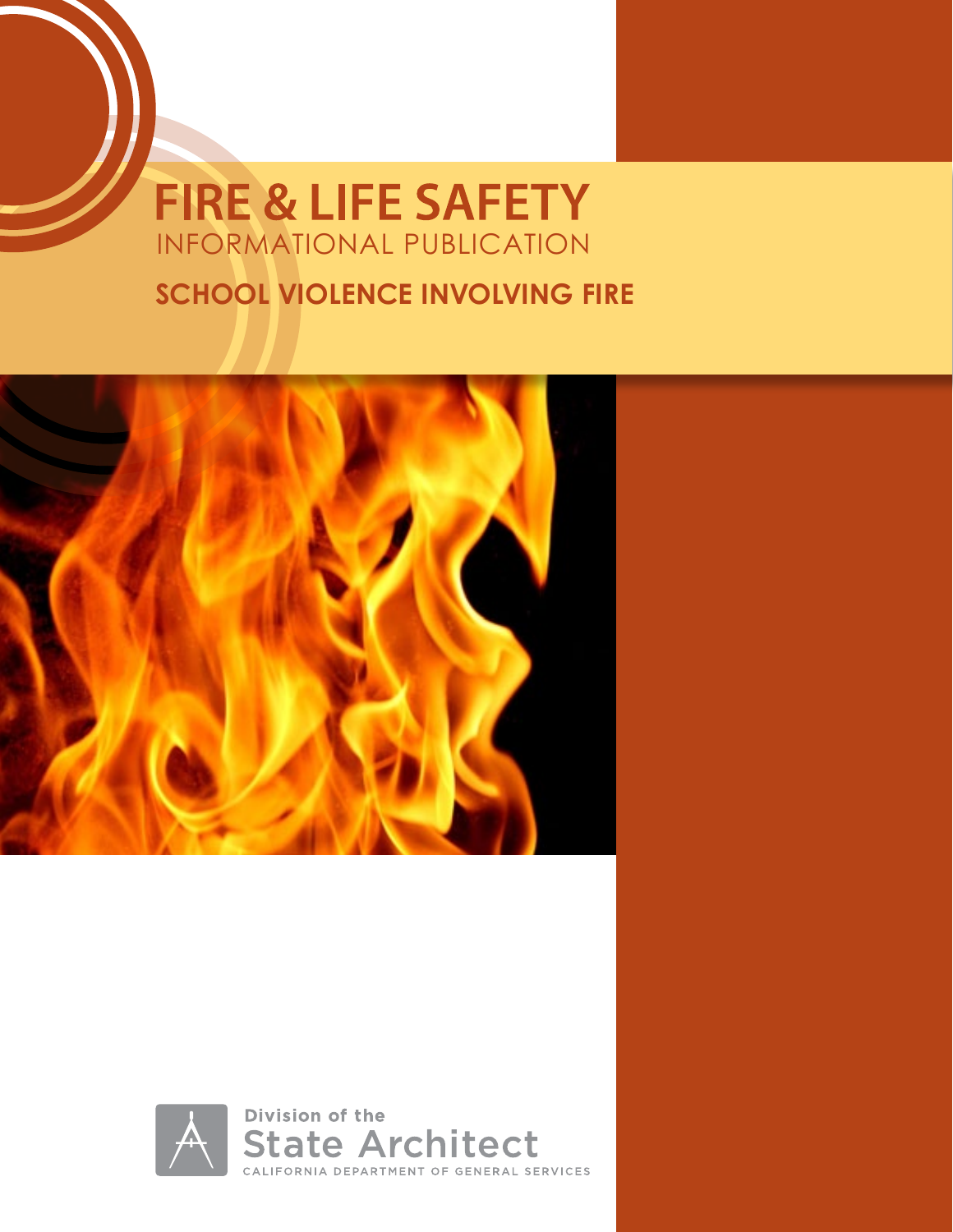## **DSA Guidelines for School Violence Involving Fire**



began appearing in many school communities around the 2003-2004 school years, and today we currently see a clear upward trend in gang activity in many communities across the nation. Gang violence is greater than individual violence and can incorporate the use of fire bombs or similar destructive devices.

#### **Making a Risk Assessment**

In order to prevent arson, school management must assess the

There have been a soaring number of fires in the last three years in schools which are significantly higher than the 6 previous years. According to the State Fire Marshal's latest compilation of statistics, there were 171 reported California K–12 public school fires in 2007. Thankfully we are not seeing loss of life, but are finding that the majority of these fires are intentionally set by children under the age of 18. The National Fire Protection Association (NFPA) reports for the nation that about half of the structure fires in educational properties are intentionally set.

School arson attacks, or intentionally set fires, have become an unwelcome feature of summer vacation, with empty school buildings proving vulnerable to bored, disaffected youngsters.

Arson attacks on schools cause not only widespread damage to property, they can also severely disrupt pupils' education, having an impact in some cases for many months.

Gangs pose a significant threat to campus safety. An upswing in school and community gang activity vulnerability of their premises to attack. Use of a Risk Assessment will ensure that resources are used most effectively. The assessment may be more effective if it is carried out with the assistance of the local fire and police authorities or insurance group; this joint approach will ensure that the measures adopted are commensurate with the risk

#### *The prevention of arson attacks falls into a logical process:*

- *1. Deter unauthorized entry onto the site.*
- *2. Prevent unauthorized entry into the building.*
- *3. Reduce the opportunity for an offender to start a fire.*
- *4. Reduce the scope for potential fire damage.*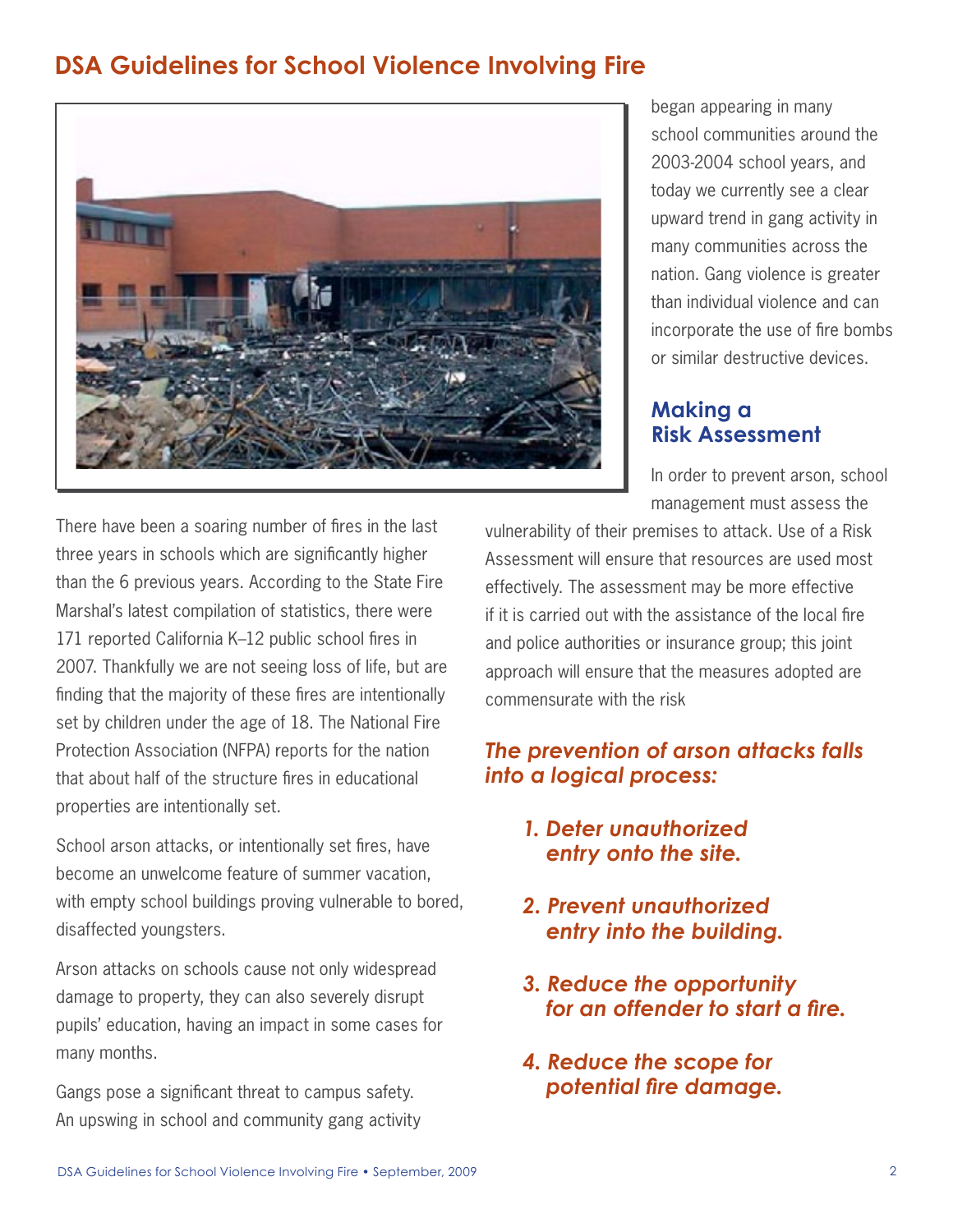## **Deter Unauthorized Entry onto the Site**

• Discourage unauthorized entry onto the site by the use of signs and by delineating the boundary of the school campus by use of a fence. This action makes it clear to potential intruders that they are on school property and for neighbors to see clearly that people are within the site boundaries. Consideration should be given to the type of fence used that it does not obscure the vision of passers-by or neighbors. It may also be necessary to consider security fencing for part of, or the whole site, if unauthorized intrusion is a major problem.

surveillance is in use. The image details need to be clearly visible and not obscured by color interference from lighting. Advice on security lighting can be obtained from the local crime prevention officers.

• There is new technology which employs both surveillance cameras and fire detection. These devices will report a fire to a supervised location and transmit images to a security control area. Check with your fire alarm installation company for more information regarding these innovative appliances.



 When the perimeter fence to school campus or stadium is locked, safe dispersal areas for the occupants is required (according to the California Building Code §442.3 & 1008.2.1), in the event of fire.

• Most trespass and associated vandalism occurs out of school hours and often under cover of darkness. Consequently, good lighting is recommended. The two most popular lighting types are Sodium lighting which is inexpensive to run and the more expensive Tungsten halogen lighting which operates via infra-red motion detector. The color rendering of light sources needs to be considered where Closed Circuit Television (CCTV)

- Certain provisions of the 2007 California Building Code §1006.3 requires new construction to have emergency lighting on the exterior egress components. This requirement would also assist in providing lighting should the primary power supply fail for any reason.
- The presence of school staff living on the site is obviously a strong deterrent to potential intruders. Where this is not feasible, then roving patrols by either commercial or local authority security teams can be effective. Such patrols should be random in order to avoid a recognized pattern. If such a service is used, close liaison with the police is recommended.

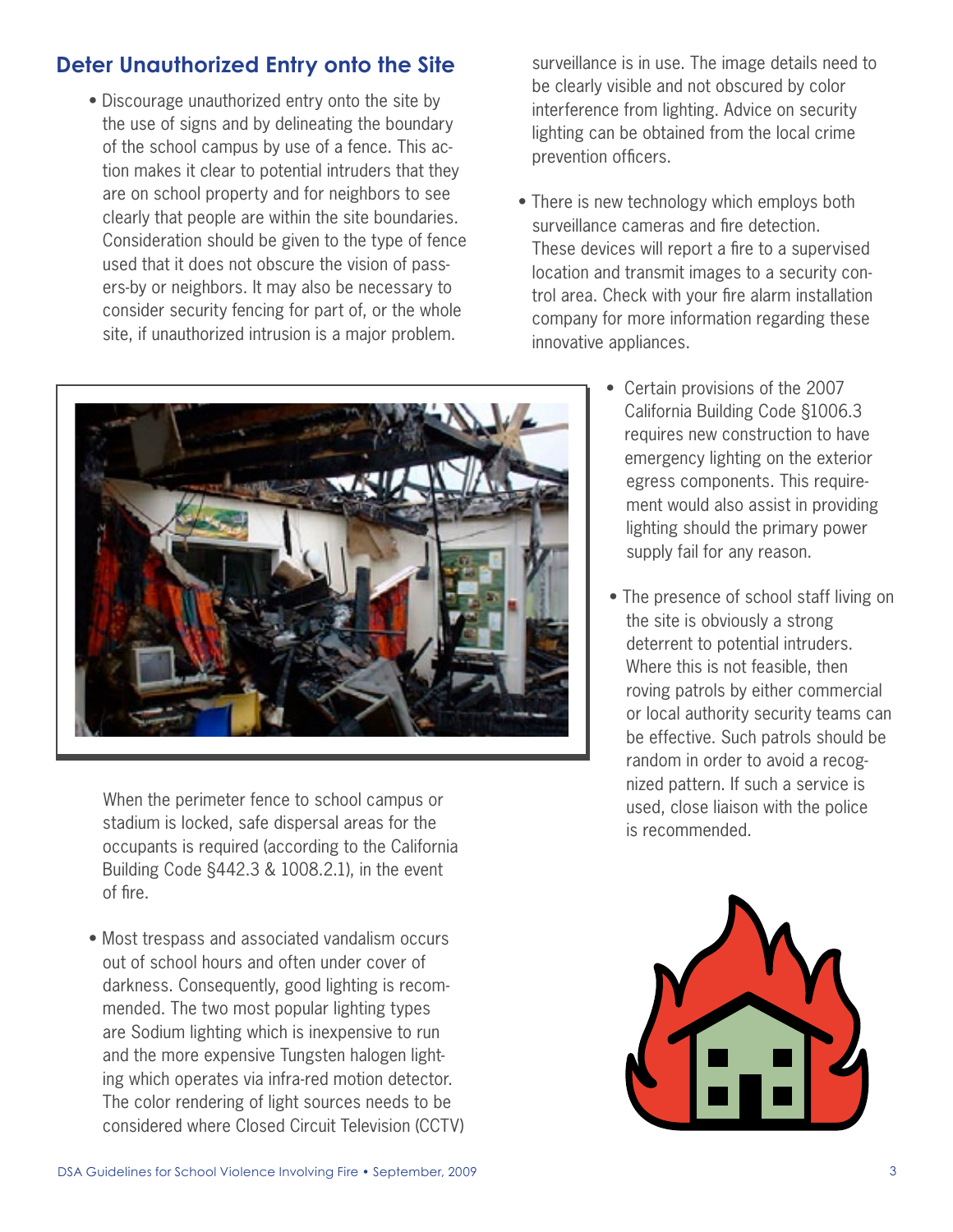#### **Prevent Unauthorized Entry into the Building**

If access to the site is controlled then the next barrier to the potential offender is the building itself.



- Deep recesses and alcoves are particularly vulnerable. Ideally, building alterations should be undertaken to eliminate these features. Failing that, point lighting should be used.
- Consider door hardware that can be locked from either side of the door against entry, but remain openable from the egress side. See FLS Security vs Exiting Guidelines.pdf.
- Door frame construction should be of good quality, with solid core doors without lower panels which may be easily forced. The hinges and frames should be reinforced to deter removal.
- Break-ins via roof lights should be prevented by fitting grills or bars within the inside of the frame.
- Schools should foster relationships with neighbors who are able to observe out-of-hours activity on the premises. In addition, the school should become involved in local 'Neighborhood Watch' schemes, or develop their own 'School Watch' in conjunction with the local police.
- The installation of Closed Circuit TV (CCTV) has a high deterrent effect. CCTV systems which are not monitored have limited value, as the wide-angle lenses used to get the required coverage do not provide recordings of evidential quality. The subsequent reduction in vandalism has proved such schemes to be cost effective, despite the initial high capital outlay. Specialist advice should always be sought before installation of CCTV is considered.
- With the use of school buildings outside normal school hours and the opening the premises to a wider public, it is imperative that access to other parts of the school is limited. It is important that the means of escape are not compromised during the limitations of areas. All required exits must continue to a public way or access to a public way.
- A routine should be adopted by nominated person to check that all external doors and windows have been locked once the school is vacated at the end of the day. Many of these measures will not only prevent arson but keep the school more secure generally.

#### **Reduce the Opportunity for an Offender to Start a Fire**

If an arsonist intent on causing damage is unable to enter the premises then the opportunity to light a fire on the outside of the building is often explored. For this reason, it is important that the opportunity to ignite combustible material on the exterior of a building be eliminated. The local fire authority would encourage the following practices:

• Refuse containers should be ideally placed in a secure compound or alternatively secured by a padlock and chain to a location no less than 5 feet from the building to prevent them being moved against the building. (Title 19 California Code of Regulations, Chapter 1, Sub-Chapter 1, Section 3.19)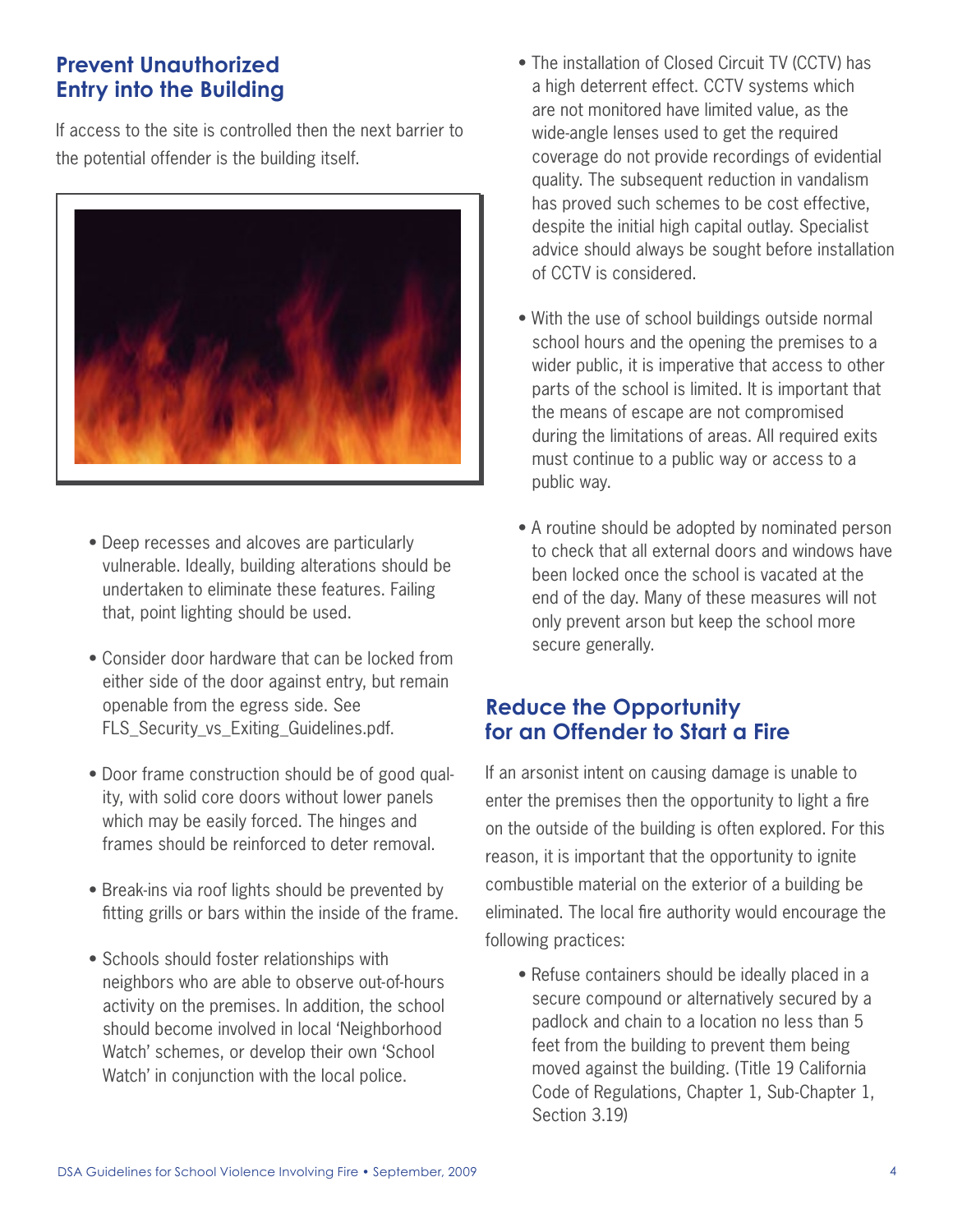- Many schools are involved in re-cycling or fundraising initiatives where newspapers, clothing and other materials are collected. Recycling bins should be located at least 5 feet from the building in secure compounds, and collections made regularly to avoid a build-up. (Title 19 California Code of Regulations, Chapter 1, Sub-Chapter 1, Section 3.19)
- 'Skirts' should be fitted at the base of mobile classrooms to prevent combustible materials being placed underneath buildings and ignited.
- Waste bins should not be fixed to walls or under roofs constructed of combustible materials, but secured to the ground and away from the school building.
- Vegetation such as weeds, grass, vines or other growth that is capable of beginning ignition should be cut down and removed when near combustible buildings or fences.

#### **Reduce the Scope of Potential Fire Damage**

Should a fire be started, either deliberately or accidentally, it is important that its effect is minimized by containing the fire to a limited area, or ensuring high value contents are protected.

- Equipment of high material value, such as audio visual aids, computers and similar laboratory-type equipment, should ideally be located in a secure, separate room where it will be out of sight and better protected in a fire.
- Rated opening protection such as doors and windows should be maintained closed to assist in preventing the spread of fire.
- Fire alarm early warning of the outbreak of fire can significantly reduce the losses if fire-fighting can be initiated as soon as possible.

• An automatic fire sprinkler system, can mean the difference between containing the fire to the compartment of origin and the loss of the whole building and contents.

If you know or have a student that has started a fire or has a fire setting problem, it is suggested by fire and police personnel to notify the parents or guardians of that child or call your local fire department for possible intervention programs such as Juvenile Fire Setter.